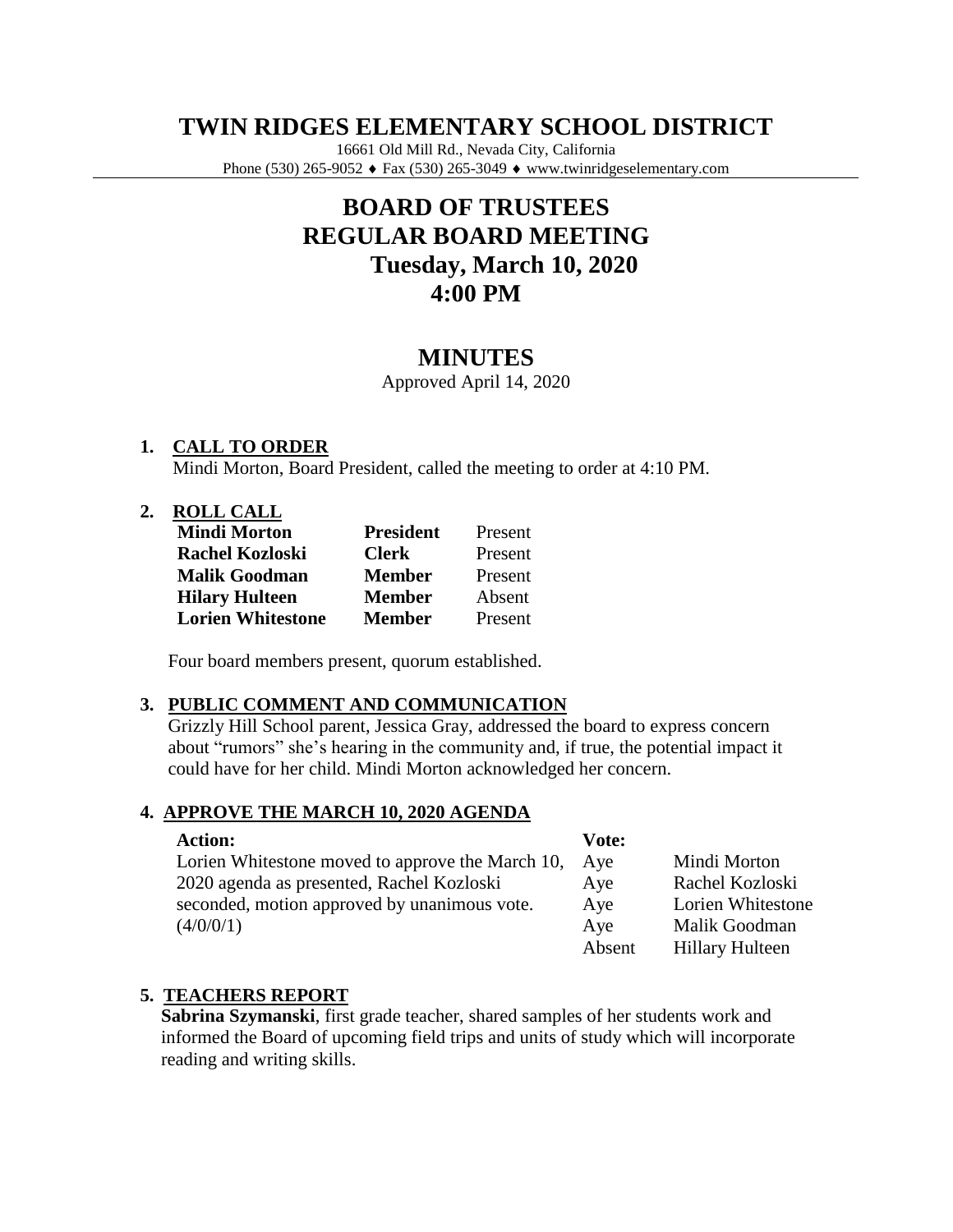**Alayna Grapel**, 6/7/8th grade science teacher, shared that her students are engaged in Ted Talk Tuesdays. The selected talks have provided opportunities for positive discussion, self-reflection, and understanding of interrelated subjects.

Through a special project funding source, Ms. Grapel purchased *yoga ball chairs, wabble discs, kick bands* and learning materials addressing subjects pertinent to students in this age group; depression, anxiety, and suicide. Due to the sensitive nature of these items, permission slips will be required prior to student participation.

The  $8<sup>th</sup>$  grade students are working with the kindergarteners every Friday. Her students have "really stepped up" in this capacity, equally benefitting both groups.

Ms. Grapel thanked the board for the opportunity to participate in a wilderness firstaid training program.

# **a**. **Washington School Enrollment**

Washington School has one new student.

| Grade           | --<br>п.<br>. . |  |  |  | О | m<br>≀tar |
|-----------------|-----------------|--|--|--|---|-----------|
| <b>Students</b> |                 |  |  |  |   |           |

### **b**. **Grizzly Hill School Enrollment**

Grizzly Hill School has two new students.

| ∼<br>Grade      | <b>TITZ:</b><br>л.<br>ΈΚ.<br>К<br>---- |  |  |     |  | --<br>otal |
|-----------------|----------------------------------------|--|--|-----|--|------------|
| <b>Students</b> |                                        |  |  | . . |  |            |

# **6. INVESTMENT REPORT UPDATE: OWENS ESTATE & STRATEGY GROUP**

Peter Ketchand, with Owens Estate & Wealth Strategy Group, reviewed the District's investment policy statement and recommended we split the existing money market account (20% investment) into two separate accounts (10% each). He believes this is a generally safer investment strategy. All four members polled were in agreement to move forward with Peter's recommendation and signed documents authorizing the split the money market account into two individual money market accounts as recommended.

# **7. CONSENT AGENDA**

#### **Action:**

Rachel Kozloski moved to approve the consent agenda (Items: 7.1, 7.2, 7.3, 7.4) as presented, Malik Goodman seconded, motion approved by unanimous vote (4/0/0/1).

#### **Vote:** Aye Aye Aye Aye Absent Mindi Morton Rachel Kozloski Lorien Whitestone Malik Goodman Hillary Hulteen

# **7.1 APPROVAL OF THE FEBRUARY 11, 2020 REGULAR BOARD MEETING MINUTES**

**7.2 APPROVAL OF THE JANUARY 29, 2020 SPECIAL BOARD MEETING**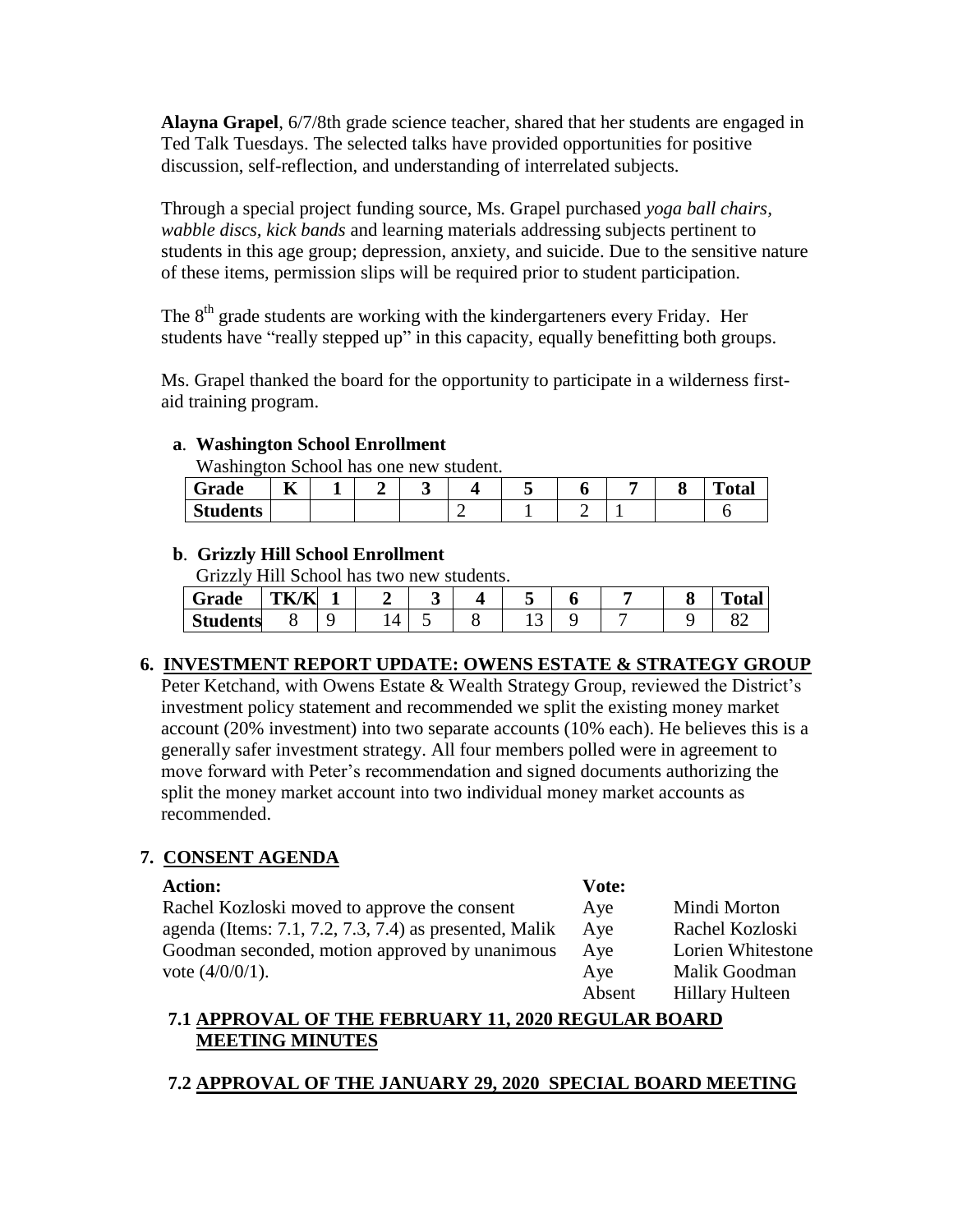# **MINUTES**

# **7.3 ACCEPT LETTER FROM NCSOS ON 2019-2020 1ST INTERIM PERIOD AND BUDGET REPORT**

# **7.4 WARRANTS APPROVAL**

### **8. FAMILY RESOURCE CENTER - Diana Pasquini**

The Family Resource Center (FRC) *Upcoming Events* calendar has been impacted due to concerns around the COVID-19 virus. The monks visiting from Gaden Shartse Monastery and the Board Retreat on March  $25<sup>th</sup>$  have both been canceled. At this point, the Earth Day Celebration is tentative. The raffle will continue as planned.

Good Sun, a non-profit solar organization in Grass Valley, whose primary focus is schools, has suggested Oak Tree School as a potential solar site. Sunshine Bender will follow up for additional details.

The FRC is a valuable community resource, yet, due to the new Schools Insurance Group (SIG) requirements, they've had to turn away three community members who requested to use the site for personal events. Mindi Morton will follow up with Scott Lay to see if there's anything we can do to accommodate these types of requests.

#### **9. FACILITIES UPDATE REPORT – Melissa Madigan**

An emergency sewer issue at Grizzly Hill halted toilet flushing, running water, and kitchen operations. Upon inspection from a plumbing/rooter service, it was determined the job would require a septic system specialist. Due to a public health concern if left unaddressed, Navo & Sons was brought in to pump and scope the lines. Their findings revealed the old pipes are corroded and collapsing and will continue to be a problem until the issue is corrected.

In an effort to identify and budget for upcoming long/short-term maintenance needs at Grizzly Hill School, we are in the process of contacting commercial inspectors to get estimates for an all-facilities inspection.

In anticipation of future planned power outages, we are exploring options for a generator system to provide the Grizzly Hill School/TRESD with uninterrupted telecommunication and other vital services in an effort to reduce loss of instructional days. The first step in this process requires a *design plan for bid* before an electrical contractor can spec/quote the job. Electrical engineer, Meg Hobbs, is scheduled for a site visit to get the process started.

The California Conservation Corps had a crew on site to clean up brush piles at Grizzly Hill and at Oak Tree campuses. Nevada County is scheduled to inspect their completed work.

Large brush/burn piles on the property adjacent to the Grizzly Hill campus prompted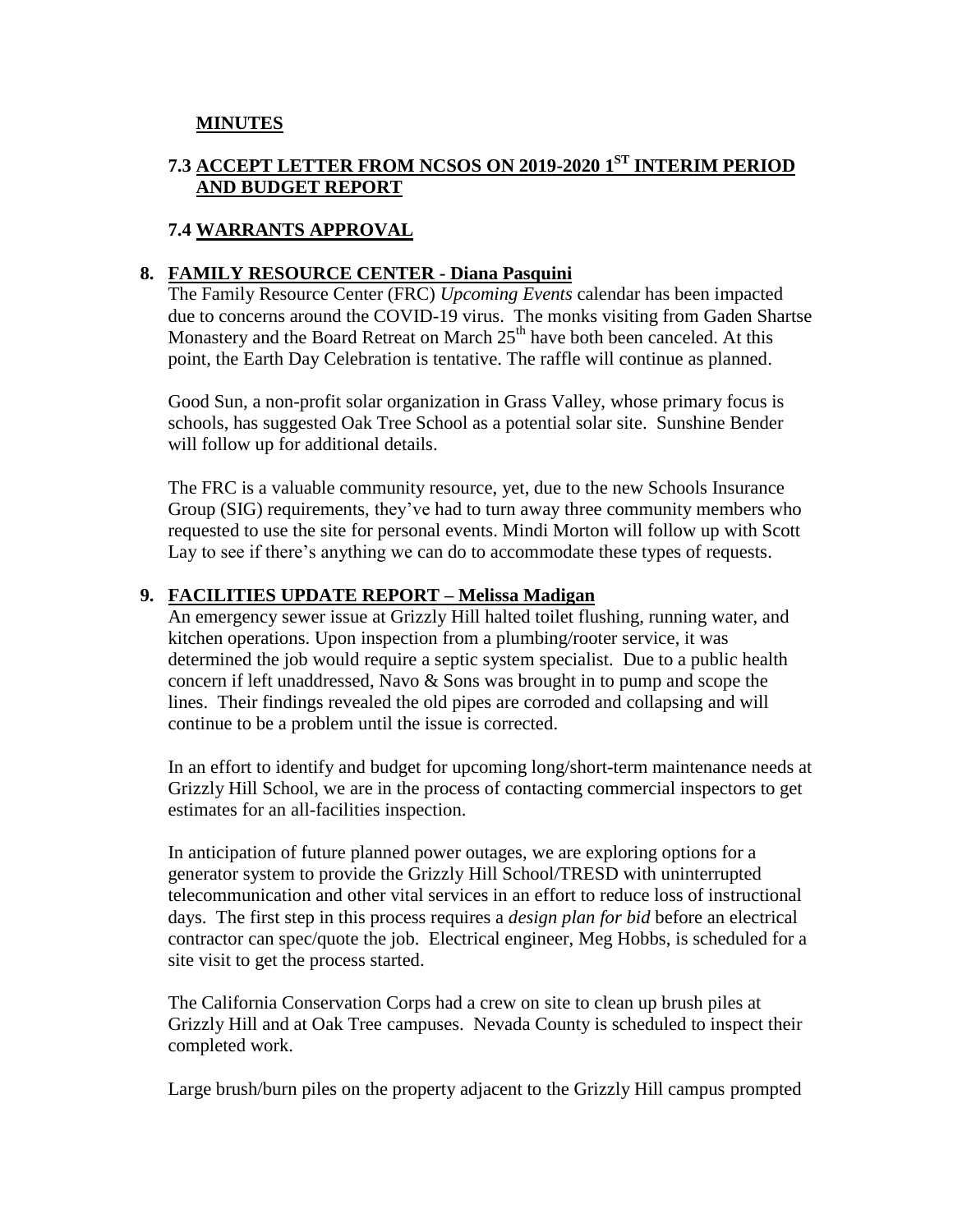communication with the fire chief at Nevada County Consolidated. He advised us to file a complaint online, at the MyNevadaCounty website, they will follow-up with the land owner. If it is deemed a public safety issue the County will proceed with resolving the matter.

Lorien Whitestone inquired about community use/rental of the commercial kitchen at the Oak Tree School/FRC facility. Melissa Madigan recommended we have a thorough inspection of the facility before considering requests of this nature.

# **10. BOARD REPORTS – Mindi Morton**

Mindi suggested the Board host a mixer with the PTC to discuss ways they can best work together in the upcoming year.

# **11. TECHNOLOGY WIRING UPDATE – Sunshine Bender**

Grizzly Hill Campus: Phase I provided noticeable improvement in our ability to effectively utilize technology. Phase II is scheduled to begin over Spring Break.

Washington Campus: Minimal improvements are needed to bring their system up to par.

# **12. BOARD POLICIES (1,000'S) FIRST READ – Melissa Madigan**

Board members were provided with Board Policies 1000 series (*cf. CSBA Board Policies and Regulations*), addressing communication with the public, to review in preparation for discussion and approval at the next scheduled board meeting.

# **13. J-13 WAIVER FOR 2018-2019 – Melissa Madigan**

Upon recommendation of the auditor, TRESD should, in spite of the late date, submit a J-13 Waiver with the California Department of Education (CDE). The board unanimously agreed to the submission of a J-13 Waiver for 2018/2019 to CDE.

# **14. SUPERINTENDENT'S REPORT – Melissa Madigan**

Due to the COVID-19 pandemic TRESD is participating in ongoing meetings with NCSOS in order to stay updated and informed. The latest meeting provided protocol for school closure in the event of a confirmed positive COVID-19 diagnosis. Next Steps:

- Upon confirmation of a positive COVID-19 diagnosis of any person at the school site, contact Nevada County Health Department. They will advise regarding school closure.
- Evaluate all field trips scheduled through the end of this school year. It is strongly encouraged to NOT send students on any field trips.
- Use 211 Nevada County as your COVID-19 resource.
- All persons should stay home until fever-free.
- In the event that schools are closed, we must still provide breakfast and lunch to all students.
- Effective immediately, we will log temperatures of all students who come to the office with cold/flu symptoms. We are purchasing two (2) new, high quality thermometers.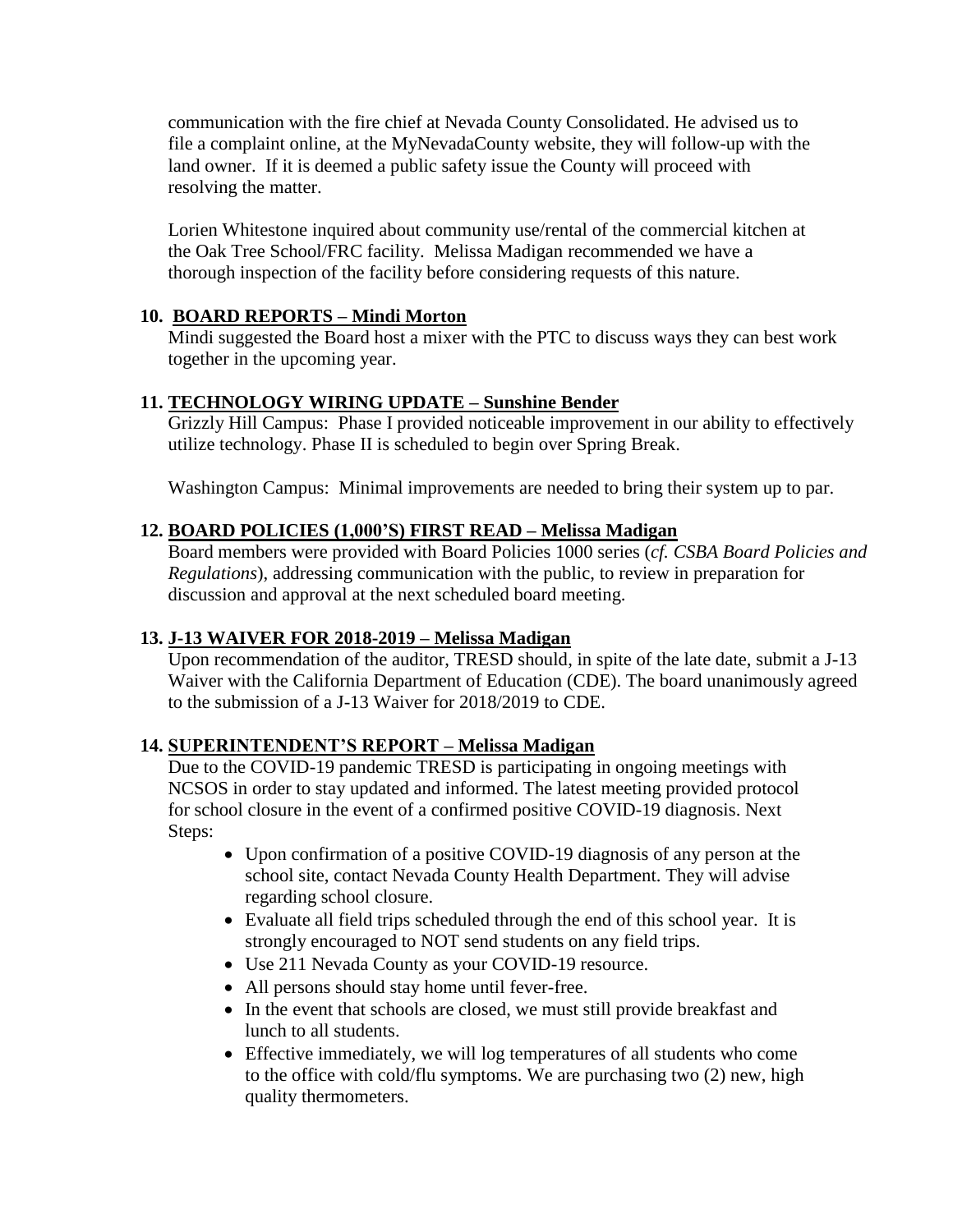• Sports team events will be canceled.

North Point Academy enrolled their first student at the Grizzly Hill satellite campus site.

Twin Ridges is the joint recipient of a four million dollar, four year, mental health grant. Grant funds will be used for mental health training and education.

#### **15. LCAP UPDATE – Melissa Madigan**

Nothing to report. LCAP will be discussed at the upcoming Board Retreat.

#### **16. (Item 16 erroneously omitted from the agenda.)**

### **17. SAFETY PLAN APPROVAL CONTINGENT ON UPDATING SAFETY ROUTES – Melissa Madigan**

Melissa asked the Board to review the Safety Plan for discussion and approval at the next board meeting. The information in this plan is the same as the last one. This draft requires mapping and consult with local fire and law enforcement agencies before it can be finalized.

#### **18. APPROVAL OF CDE CONSOLIDATED APPLICATION AND REPORTING FOR FEDERAL PROGRAMS – Deb Messervey**

| <b>Action:</b>                                 | Vote:  |                        |
|------------------------------------------------|--------|------------------------|
| Rachel Kozloski moved to approve the report as | Aye    | Mindi Morton           |
| presented, Malik Goodman seconded, motion      | Aye    | Rachel Kozloski        |
| approved by unanimous vote $(4/0/0/1)$ .       | Aye    | Lorien Whitestone      |
|                                                | Aye    | Malik Goodman          |
|                                                | Absent | <b>Hillary Hulteen</b> |

#### **19. AUDIT FINDINGS REPORT – Melissa Madigan**

The report provides a narrative about how we're overcoming previous years findings. The actual audit is held up until we provide proof that we are, in fact, a District.

#### **20. APPROVAL OF 2020-2021 AUDITOR SELECTION**

Michelle M. Hanson, Certified Public Accountant, submitted a letter summarizing accounting standards and audit objectives, responsibilities, and procedures specific to audit services for Twin Ridges Elementary School District.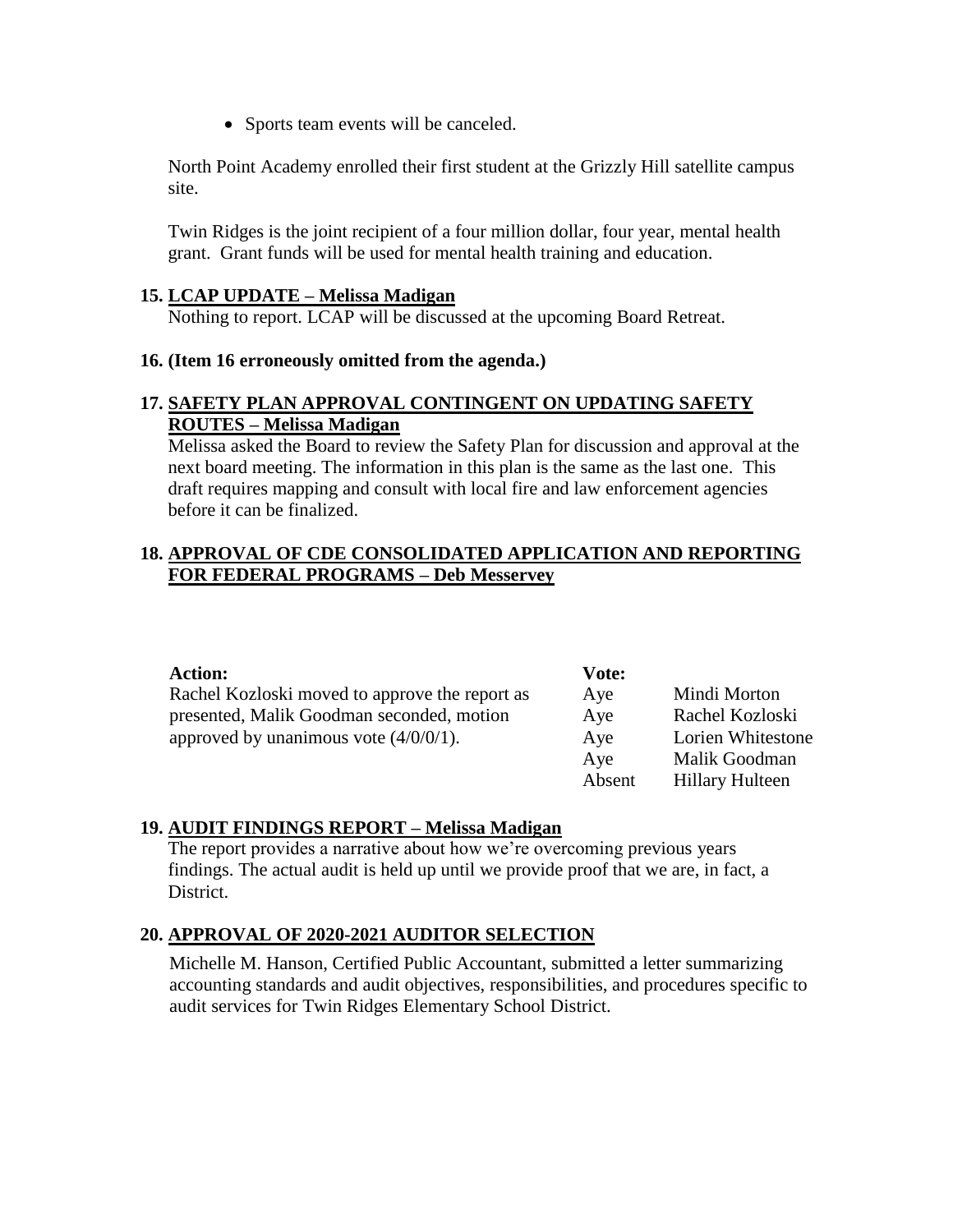| <b>Action:</b>                                    | Vote:  |                        |
|---------------------------------------------------|--------|------------------------|
| Rachel Kozloski moved to approve the selection of | Aye    | Mindi Morton           |
| Michelle M. Hanson, CPA as independent auditor    | Aye    | Rachel Kozloski        |
| for TRESD 2020/2021, Malik Goodman seconded.      | Aye    | Lorien Whitestone      |
| Motion approved by unanimous vote $(4/0/0/1)$ .   | Aye    | Malik Goodman          |
|                                                   | Absent | <b>Hillary Hulteen</b> |

# **21. APPROVAL OF RESOLUTION # 20-09: CERTIFICATION OF 2019-20 SECOND INTERIM BUDGET REPORT AND REVISED APPROPRIATIONS – Deb Messervey**

Deb reviewed the summary and report indicating that STRS/PERS is increasing, the numbers indicate we are solvent for the next two fiscal years. Board member, Malik Goodman, expressed concerns regarding the Board's ability to make fully informed vote approving such a lengthy, detailed budget report in the short period of time they have to review the document(s).

| <b>Action:</b>                                     | Vote:   |                        |
|----------------------------------------------------|---------|------------------------|
| Lorien Whitestone moved to approve Resolution      | Aye     | Mindi Morton           |
| #20-09: Certification of 2019-20 Second Interim    | Aye     | Rachel Kozloski        |
| <b>Budget Report and Revised Appropriations as</b> | Aye     | Lorien Whitestone      |
| presented, Rachel Kozloski seconded. Motion        | Abstain | Malik Goodman          |
| passed by the following vote $3/0/1/1/$ .          | Absent  | <b>Hillary Hulteen</b> |

### **22. VAN PURCHASE FOR FIELD TRIPS – Melissa Madigan**

Mindi Morton stated that the Board had previously approved the purchase of two (2) vans and directed Melissa to move forward with a van purchase.

#### **RECESSED: 6:46 PM RECONVENED: 7:20 PM**

#### **23. WASHINGTON – Melissa Madigan**

Twin Ridges Elementary School District (TRESD) made a commitment to keeping Washington School open through last year (2018/2019). In an attempt to balance the budget we must consider the reality that it costs the District \$38k per student, per year to remain open in its current capacity. Rachel Kozloski recapped the details leading to that previous commitment and concluded that it comes down to meeting the numbers. If fewer than seven (7) students are enrolled, we will send out notification indicating the minimum enrollment requirement is not being met and without growth the campus is facing closure. As of right now the numbers are borderline.

After a period of discussion, Melissa asked the Board to consider this issue with clarity and focus on the budget so that we can revisit at a later date.

Rachel Kozloski asked if the board retreat could be rescheduled as she would very much like to attend. It was agreed and rescheduled to Thursday, April 2, 2020 @ 9:30 AM at Oak Tree School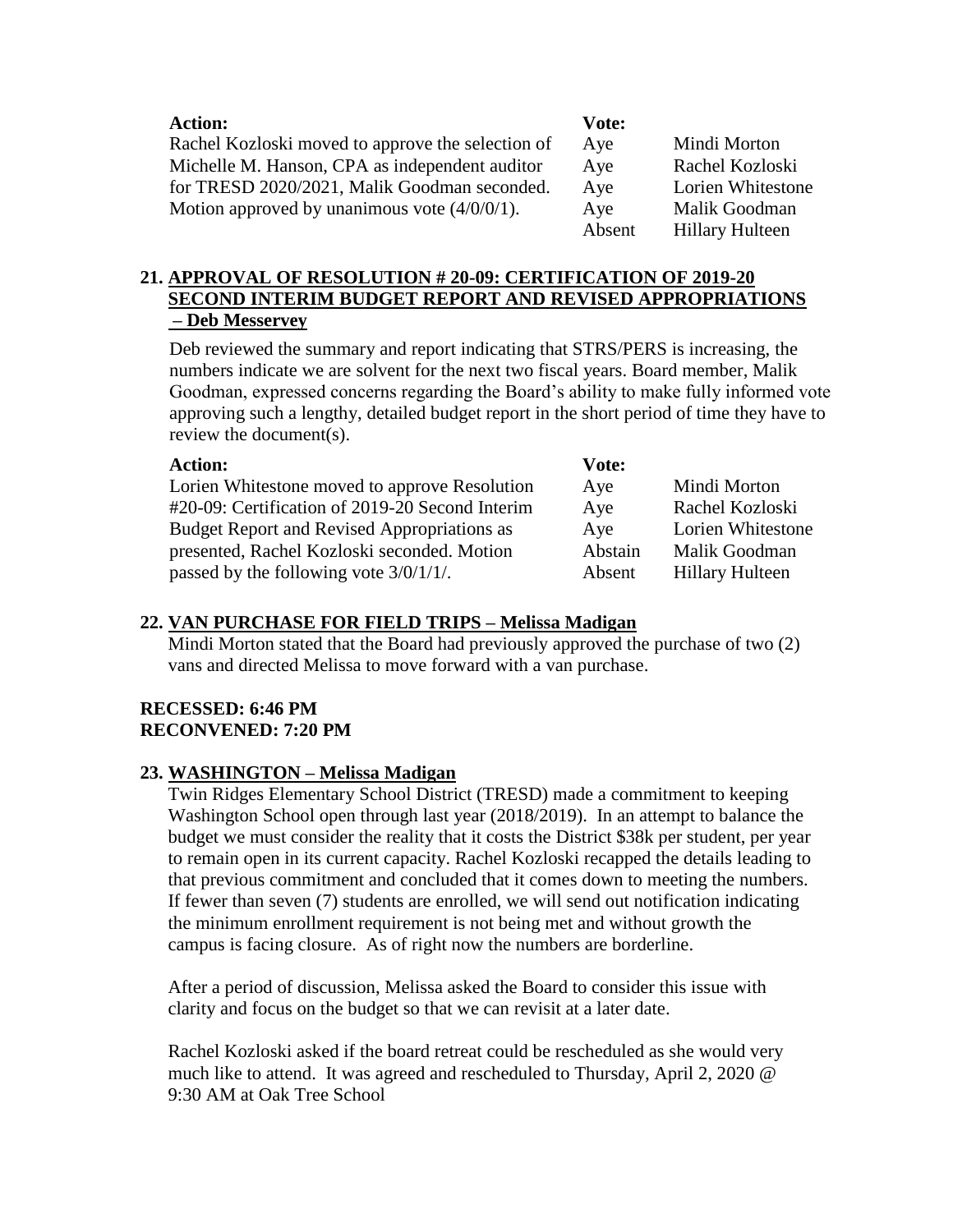# **24. OPEN PUBLIC HEARING ON INCREASING SCHOOL FACILITIES FEES AS AUTHORIZED BY GOVERNMENT CODE SECTION 65995 (b) 3**

Public hearing opened at 7:15 PM.

Diana Pasquini shared, as a member of the public that an increase in fees would be unaffordable for her. Discussion followed.

# **24.b CLOSE PUBLIC HEARING ON INCREASING SCHOOL FACILITIES FEES AS AUTHORIZED BY GOVERNMENT CODE SECTION 65995 (b) 3**

Public hearing closed at 7:20 PM

# **24.c ADJOURN BACK FROM CLOSED SESSION**

This item is in error on the agenda. No closed session at this time.

# **24.d APPROVAL OF RESOLUTION #20-10: INCREASING SCHOOL FACILITIES FEES AS AUTHORIZED BY GOVERNMENT CODE SECTION 65995 (b) 3**

| <b>Action:</b> |
|----------------|
|----------------|

**Vote:**

| Rachel Kozloski moved to approve Resolution      | Ave    | Mindi Morton           |
|--------------------------------------------------|--------|------------------------|
| #20-10 to increase school facility fees to match | Ave    | Rachel Kozloski        |
| state standards, Lorien Whitestone seconded.     | Ave    | Lorien Whitestone      |
| Motion approved by roll call vote: $(4/0/0/1)$   | Aye    | Malik Goodman          |
|                                                  | Absent | <b>Hillary Hulteen</b> |

# **25. PUBLIC COMMENT REGARDING CLOSED SESSION ADJOURN TO CLOSED SESSION**

No public comment.

# **25.b ADJOURN TO CLOSED SESSION**

Board President, Mindi Morton, convened to close session at 7:29 PM

**25.c. CLOSED SESSION PUBLIC EMPLOYEE DISCIPLINE/DISMISSAL/ RELEASE Government Code 54957 Title: Certificated & Classified**

# **25.d RECONVENE FROM CLOSED SESSION**

Regular session reconvened at 8:25 PM.

# **25.e. REPORT ON CLOSED SESSION**

Board President, Mindi Morton, reported that there was no action taken during closed session.